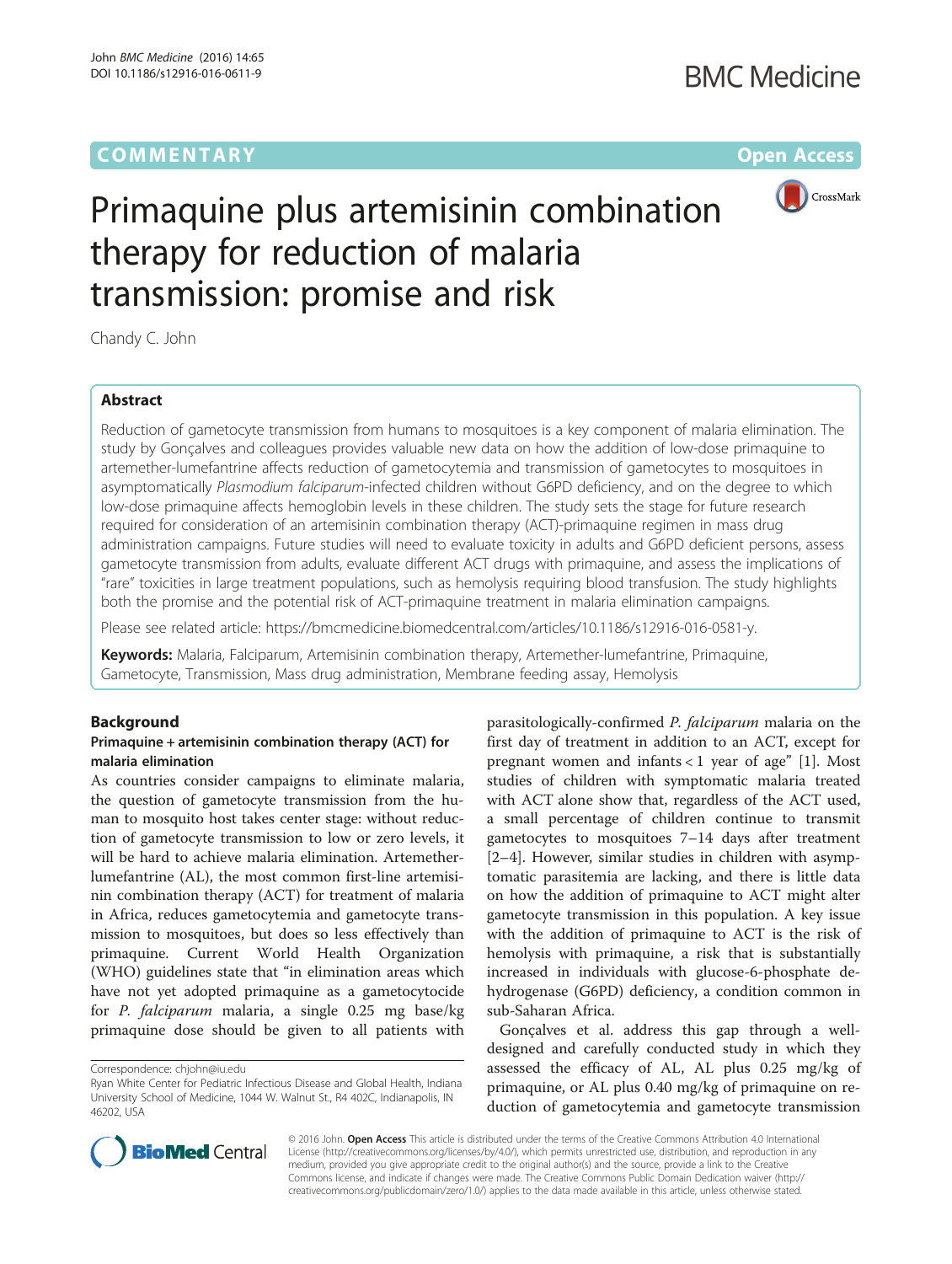in 360 children in Burkina Faso who were asymptomatically infected with Plasmodium falciparum [\[5](#page-2-0)]. Screening for G6PD deficiency was done with BinaxNOW rapid testing, and only children without G6PD deficiency were enrolled in the study. The addition of primaquine to AL significantly reduced the prevalence of gametocytemia. However, though prevalence of gametocytemia as measured by Pfs25 quantitative nucleic acid sequencebased amplification (QT-NASBA) was still 10–42 % in the different study arms 14 days after treatment initiation, only one child (in the AL alone arm) transmitted gametocytes to mosquitoes in the 3 to 14 days after treatment initiation. The study findings suggest that gametocyte transmission to mosquitoes from children with asymptomatic parasitemia is lower than in symptomatic children, and that AL or AL plus primaquine at either dose all substantially reduce gametocyte transmission from asymptomatically infected children to mosquitoes. Two children had a hemoglobin decrease of > 4 g/dL, and both were on primaquine treatment (one at 0.4 mg/kg, one at 0.25 mg/kg). The study provides valuable new data that enhances our understanding of the additive effects of low-dose primaquine to AL on gametocytemia and on transmission of gametocytes, but also highlights the need for additional studies on the role of primaquine supplementation to ACT in reducing malaria transmission.

#### Infectivity in asymptomatic vs. symptomatic infection, and in children vs. adults

For example, further studies are needed to define who should be treated with an ACT-primaquine combination for malaria elimination: asymptomatic individuals in a mass screen and treat or mass drug administration (MDA) program, only symptomatic individuals who seek treatment, or both symptomatic and asymptomatic individuals? In areas of unstable transmission, rates of asymptomatic gametocytemia may remain high during the low malaria transmission season, so the population can easily transmit gametocytes to mosquitoes when the mosquito population increases [\[6\]](#page-2-0). In these areas, MDA to asymptomatic individuals in the off-peak season will be critical. However, some areas with very low transmission, such as the Nandi Hills highland areas of Kenya where we have conducted studies, appear to have little to no asymptomatic parasitemia or gametocytemia during low malaria transmission periods [[7\]](#page-2-0). In these areas, rapid treatment of symptomatic individuals with ACTprimaquine combinations or possibly seasonal malaria chemoprophylaxis may be more effective to reduce malaria transmission or incidence than an MDA campaign that treats few or no infected individuals.

In addition, most studies that have assessed gametocyte transmission have assessed transmission from infected children [[2](#page-2-0), [4, 8](#page-2-0)], but infected adults can also transmit gametocytes. Studies of the effect on ACTprimaquine combinations on reduction of gametocyte transmission from adults are needed, because MDA campaigns aiming for malaria elimination will target children and adults. Also, as the authors point out, the membrane feeding assays they and others have used underestimate human to mosquito gametocyte transmission when compared to superior but impractical direct mosquito feeding assays. Studies using membrane feeding may therefore overestimate the efficacy of, for example, AL alone in reducing gametocyte transmission. Models that account for this underestimation may be required for accurate planning of MDA campaigns.

## ACT: the complex effects and interactions of the partner drug

The long half-life of piperaquine may make dihydroartemisinin-piperaquine (DP) the ACT of choice for MDA campaigns. Modeling studies also suggest that in elimination campaigns primaquine is most effective when partnered with a long-lasting prophylactic drug like DP [\[9](#page-2-0)]. However, DP appears to be less effective than AL in reducing gametocyte transmission to mosquitoes in children with uncomplicated malaria [[4](#page-2-0)]. It is possible that the addition of primaquine may therefore be more important in MDA elimination campaigns using DP than AL, because primaquine may be more important for reduction of gametocyte transmission in individuals treated with DP as opposed to AL. Hematologic toxicities with piperaquine as compared to lumefantrine as the ACT partner drug are not yet known. A recent study showed that primaquine does decrease gametocyte transmission when added to DP as treatment for uncomplicated malaria [\[10](#page-2-0)]. The investigators in the present study are currently pursuing the logical next study, assessing the effect of DP plus primaquine on gametocyte transmission in asymptomatically infected children in the Gambia [[11](#page-2-0)]. The results of this study will be important to assessments of the feasibility and safety of MDA programs with DPprimaquine combinations.

## Population-level toxicity: primaquine-related hemolysis with or without G6PD deficiency

Ultimately, however, the place of primaquine in addition to ACT in MDA campaigns depends not only on its efficacy in reducing gametocyte transmission but also on its safety in MDA programs. The primary safety concern with primaquine treatment is hemolysis and consequent anemia. Primaquine was used safely in MDA programs outside Africa for P. vivax elimination [\[12\]](#page-2-0), but the prevalence of G6PD deficiency and anemia in those countries differs greatly from that in African countries. In a study in Tanzania, Shekalaghe et al. found that primaquine at 0.75 mg/kg combined with sulfadoxine-